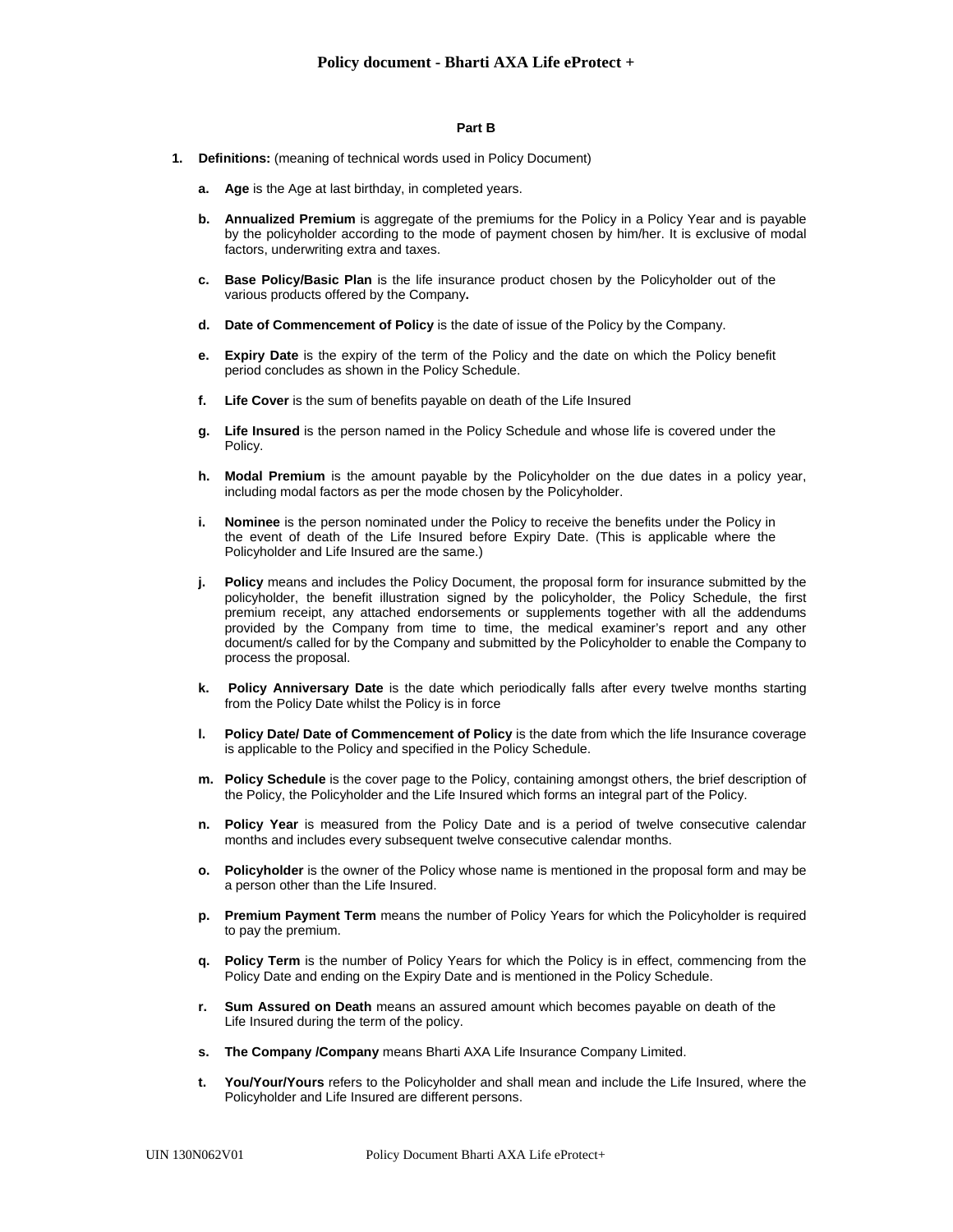\*\***The terms defined above shall also act as a reference guide to the Policy document in terms of IRDA Circular No. IRDA/LIFE/CIR/MISC/050/03/2013 dated 12 March 2013'**

## **PART C**

### **Benefits payable**

# **1. Death Benefit**

In case of unfortunate event of death of the Life Insured during the Policy Term, the following benefits will be payable to the Nominee, subject to Policy being in force. The Death Benefit will be higher of:

- a) Sum Assured (as specified in the Policy Schedule)
- b) 10 times of the Annualized Premium
- c) 105% of all premiums paid (excluding underwriting extra).

At the inception of the Policy, the Policyholder has an option to choose the following options for the payment of aforesaid Death Benefit:

- **a)** Death Benefit Option 1 -Monthly Income for 15 years which will be paid out on monthly basis in 180 equal installments. The monthly income will be Rs. 8.44 per 1000 Sum Assured. The monthly income does not increase during the deferment period. The said monthly income shall become payable from the date of intimation of death, subject to acceptance of the claim by the Company.
- **b)** Death Benefit Option 2- 50% Sum Assured as lumpsum (paid immediately on acceptance of death claim) + 50% Sum Assured will be paid out on an annual basis in increasing installments over a period of 10 years. The annual income will be Rs. 4.52 per 100 of Sum Assured and increase by 10% (Compounding) each year till the end of the 10<sup>th</sup> year.

The percentage of annual installments every year is as follows:

| End of Year | % of Sum Assured |
|-------------|------------------|
|             | 4.52%            |
|             | 4.52% * 110%     |
|             | 4.52% * (110%)^2 |
| .           | .                |
| 10          | 4.52% * (110%)^9 |
|             |                  |

In both Death Benefit Options 1 and 2, the Nominee will have an option to take the death benefit as a lump sum. This option will be available even after the payment has commenced. The lump-sum will be calculated as a present value of future outstanding death benefits at 6.25% per annum rate of interest. Minimum death benefit lump-sum would be sum assured less installments paid.

## **2. Grace Period**

.

Grace period is the time extended by the Company to facilitate the Policyholder to pay the unpaid premium, in case the premium/s had not been paid as on the due date. The Policyholder gets 30 days Grace Period to pay the premiums which fell due and the benefits under the policy remain unaltered during this period.

If the death of the Life Insured happens during the grace period, the Death Benefit less the unpaid due premium shall be payable and the Policy will stand terminated. In the event of death of the Life Insured while the Policy is in lapsed status, no benefit will be payable.

## **3. Maturity Benefit**

There is no maturity benefit payable under this product.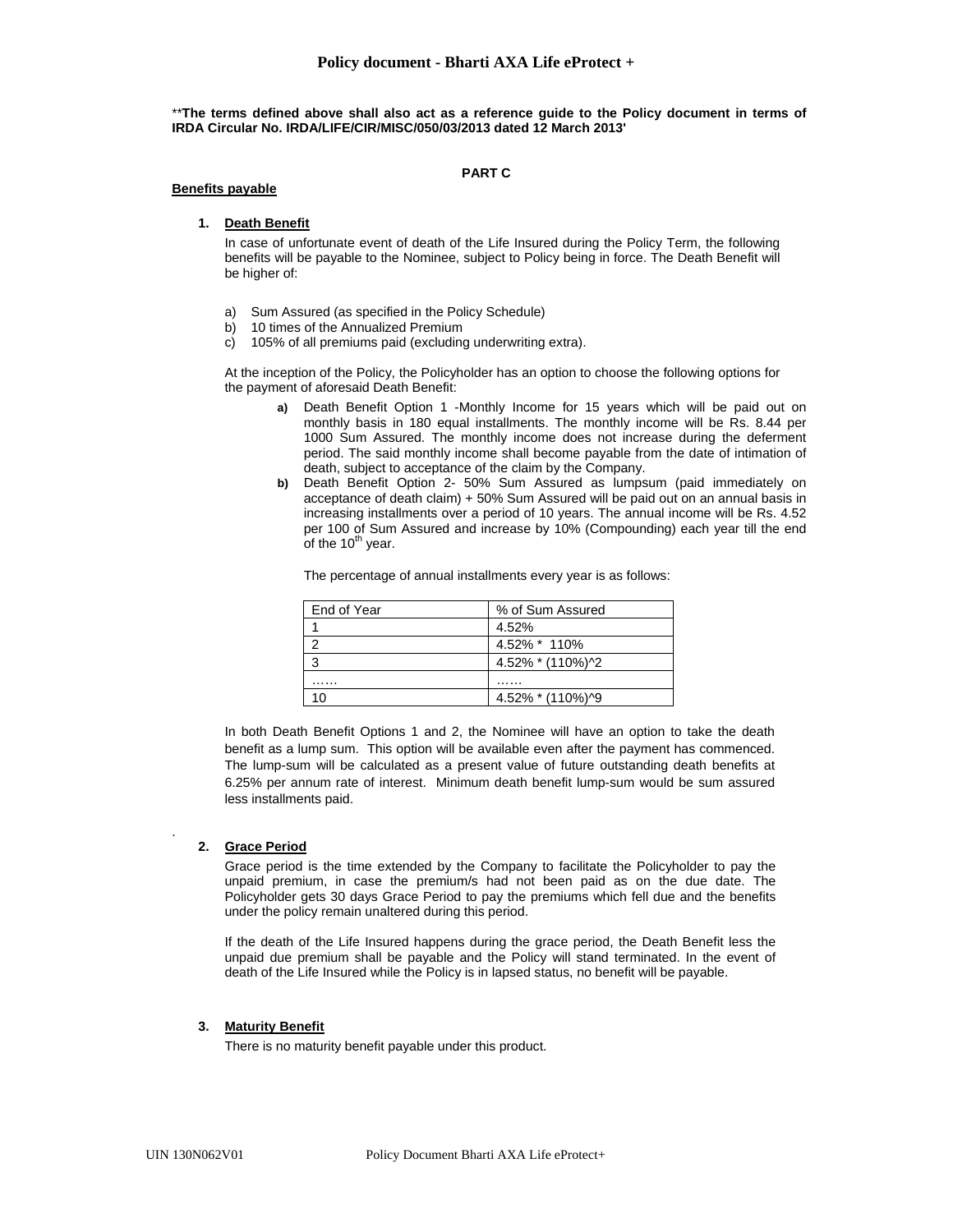## **PART D**

# **1. Free Look Period**

If Policyholder disagrees with any of the terms and conditions of the Policy, there is an option to return the original Policy along with a letter stating reasons for the objection within 30 days of receipt of the Policy ("the free look period"). The Policy will accordingly be cancelled and the Policyholder will be refunded an amount equal to the Premium paid subject to deduction of a proportionate risk premium for the period on cover, the expenses incurred by the Company on medical examination (if any) and stamp duty charges. All rights under this Policy shall stand extinguished immediately on the cancellation of the Policy under the free look option. If the Policy is opted through Insurance Repository (IR), the computation of the said Free Look Period will be as stated below:-

For existing e-Insurance Account: Computation of the said Free Look Period will commence from the date of delivery of the e mail confirming the credit of the Insurance policy by the IR.

For New e-Insurance Account: If an application for e-Insurance Account accompanies the proposal for insurance, the date of receipt of the 'welcome kit' from the IR with the credentials to log on to the e-Insurance Account(e IA) or the delivery date of the email confirming the grant of access to the eIA or the delivery date of the email confirming the credit of the Insurance policy by the IR to the eIA, whichever is later shall be reckoned for the purpose of computation of the free look period.

## **2. Discontinuance of Premium**

## **Lapsation of Policy**

If the premiums have not been paid for all other premium payment terms within the respective grace period allowed, then the Policy will lapse with effect from the date of such unpaid premium. Lapsation of the Policy shall extinguish all the rights and benefits which the Policyholder is entitled to under the Policy.

## **3. Reinstatement:**

The reinstatement shall be as per the Board approved underwriting policy.

The effective date of reinstatement is the date on which the below conditions are satisfied and the risk is accepted by the Company. The reinstatement of the Policy may be on terms different from those applicable to the Policy before it lapsed. The reinstatement will take effect only on it being specifically communicated by the Company.

A Policy which has lapsed may be reinstated for full benefits subject to the following conditions;

- a) The application for reinstatement is made within two (2) years from the date of first unpaid premium
- b) Satisfactory evidence of insurability of the Life Insured is produced
- c) Payment of an amount equal to all unpaid premiums together with interest at such rate as the Company may charge for such Reinstatement, as decided by the Company from time to time.
- d) Terms and conditions as may be specified by the Company from time to time.

In case of death of the Life Insured during the reinstatement period, no benefit is payable to the Nominee.

## **4. Termination:**

The Policy will terminate on the earliest of the following:

- a) At the end of Reinstatement period in case of Lapsed Policy as mentioned in Part D 3
- b) The Expiry Date of the Policy
- c) Upon receipt of written intimation about the death of Life Insured along with a supporting document to the satisfaction of the Company.
- d) Acceptance of Freelook request by the Company.

## **5. Suicide**

The Policy shall be void if the Life Insured, whether medically sane or insane, commits suicide resulting in death directly or indirectly as a result of such suicide within

- a) one year of the Issue Date; or
- b) one year of the date of the latest reinstatement of the Policy.

In the above scenarios, the Company shall pay the Nominee or beneficiary of the Policyholder, 80% of the premiums paid till the date of death, provided the Policy is in force as on date of death of the Life Insured.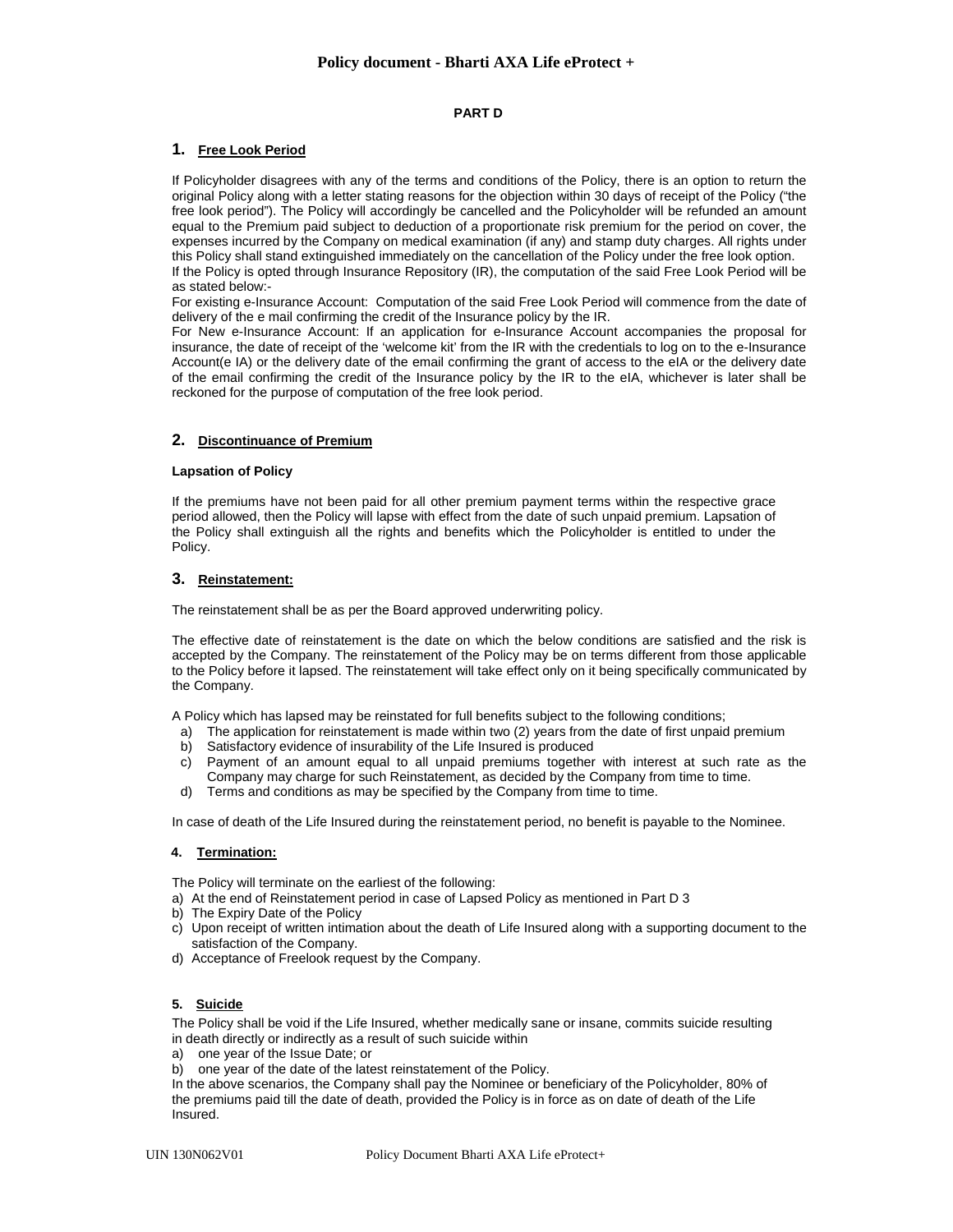## **6. Claims**

The Company would require the following primary documents in support of a claim at the stage of claim intimation under the Policy:

**For Death Benefit:** the original Policy, death certificate of the Life Insured, Claimant's Statement and KYC Document of Nominee or beneficiary.

The Company is entitled to call for additional documents, if in the opinion of the Company such additional documents are warranted to process the claim.

## **7. Policy alterations / Modifications**

Only a duly authorized officer of the Company has the power to effect changes on the Policy/Plan at the request of the Policyholder, subject to the rules of the Company and within the regulatory parameters.

## **PART E**

Part E is not applicable to this Policy.

#### **PART F**

## **1. Misstatement of Age and Gender:**

Without prejudice to Section 45 of the Insurance Act, 1938 and other applicable laws in force, if the Life Insured's Age or gender has been misstated, as declared in the proposal, one of the following actions shall be taken:

- a) If the correct Age is higher than the Age declared in the Proposal, the Annualised Premium payable under the Policy shall be altered corresponding to the correct Age of the Life Insured, from the Policy Date and the Policyholder shall pay to the Company the accumulated difference between the original premium as mentioned in the Proposal and such altered premium from the Policy Date up to the date of such payment with interest at such rate and in such manner as per the then prevailing internal guidelines of the Company . If the Policyholder fails to pay the difference of premium with the interest thereon as mentioned above, subject to such other terms and conditions, the Sum Assured will be changed on the basis of correct Age, gender and the premium paid.
- b) If the correct Age of the Life Insured is lower than the Age declared in the Proposal, the Annualised Premium payable under the Policy shall be altered corresponding to the correct Age of Life Insured from the Policy Date and the Company may, at its discretion, refund the accumulated difference between the original premium paid and the altered premium
- c) If in accordance with the correct Age, it is not possible for the Company to alter the terms and conditions of the Policy or the Life Insured does not consent to any alterations proposed by the Company as mentioned above, the Policy shall stand cancelled from the Policy Date and the premium paid shall be refunded subject to the deduction of expenses incurred and payments already made by the Company under the Policy.

## **2. Assignment and Nomination**

**Assignment :** Assignment shall be in accordance with the provisions of sec 38 of the Insurance Act 1938 as amended from time to time.

#### *[A Leaflet containing the simplified version of the provisions of Section 38 is enclosed in annexure – (II) for reference]*

**Nomination:** Nomination shall be in accordance with the provisions of sec 39 of the Insurance Act 1938 as amended from time to time.

#### *[A Leaflet containing the simplified version of the provisions of Section 39 is enclosed in annexure – (III) for reference ]*

## **3. Incorrect information and Non Disclosure**

The Policyholder and the Life Insured under the Policy have an obligation to disclose every fact material for assessment of the risk in connection with issuing the Policy. However, if any of the information provided is incomplete or incorrect, the Company reserves the right to vary the benefits, at the time of payment of such benefit or during the term of the Policy. Further, if there has/had been non disclosure of a material fact, the Company may treat your Policy as void from inception. In case fraud or misrepresentation, the Policy shall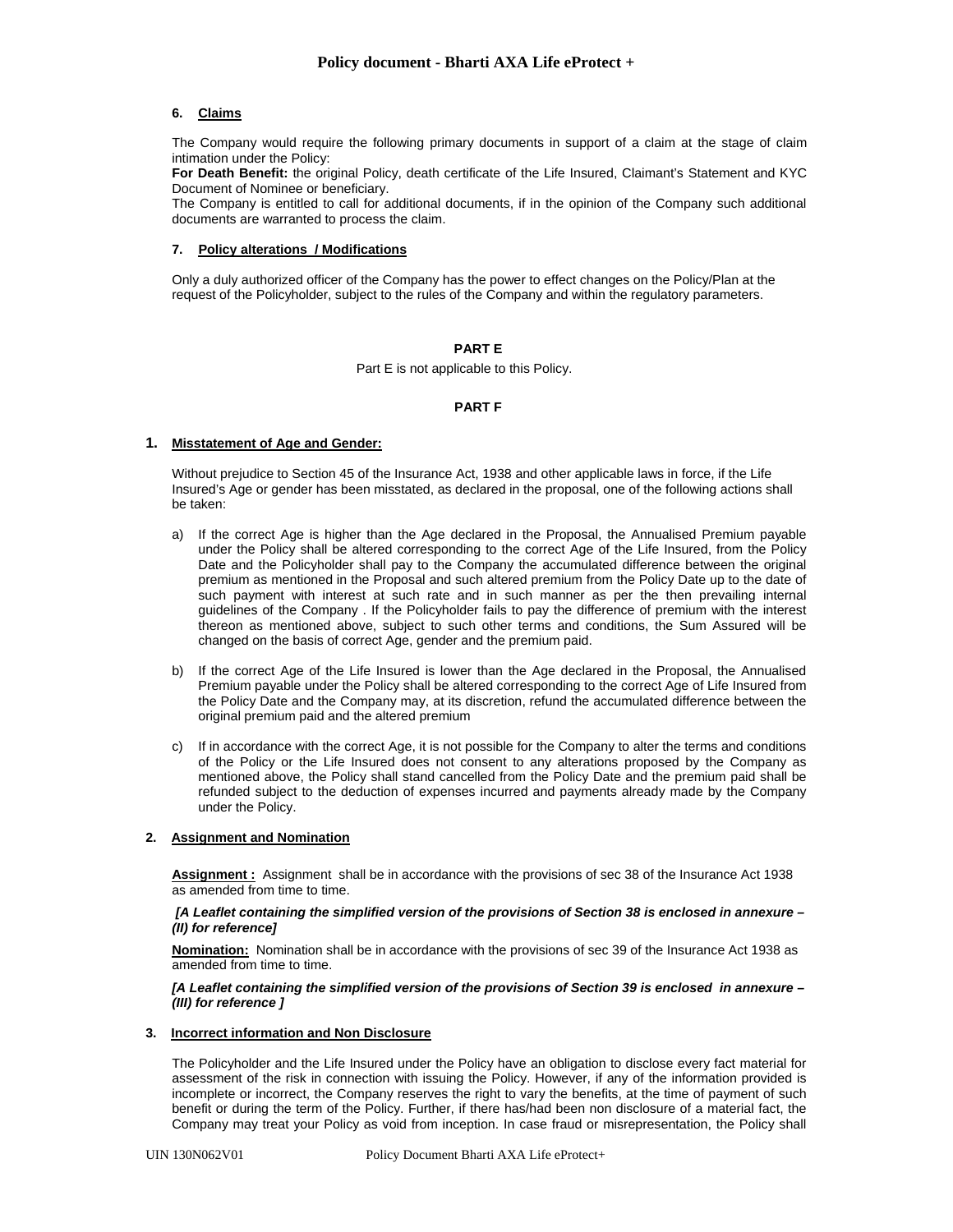# **Policy document - Bharti AXA Life eProtect +**

be cancelled immediately, the premium will be forfeited and no benefits will be payable, subject to the fraud or misrepresentation being established by the Company in accordance with Section 45 of the Insurance Act, 1938.

## **4. Taxation**

The tax benefits, if any, on the Policy would be as per the prevailing provisions of the tax laws in India. If required by the relevant legislations prevailing from time to time, the Company will withhold taxes from the benefits payable under the Policy. The Company reserves the right to recover statutory levies including service tax by way of adjustment of the premiums paid by the Policyholder.

# **5. Notices**

Any notice to be given to the policyholder under the Policy will be issued by post or electronic mail or telephone facsimile transmission to the latest address/es/fax number/email of the Policyholder available in the records of the Company.

## **6. Currency and Place of Payment**

All payments to or by the Company will be in Indian rupees and shall be in accordance with the prevailing Exchange Control regulations and other relevant laws in force in India.

# **7. Mode of communication**

The Company and the policyholder may exchange communications pertaining to the Policy either through normal correspondence or through electronic mail and the Company shall be within its right to seek clarifications / to carry out the mandates of the policyholder on merits in accordance with such communications. While accepting requests / mandate from the Policyholder through electronic mail, the Company may stipulate such conditions as deemed fit to give effect to and comply with the provisions of Information Technology Act 2000 and/ or such other applicable laws in force from time to time.

# **8. Governing Laws & Jurisdiction**

The terms and conditions of the Policy document shall be governed by and shall be subject to the laws of India. The parties shall submit themselves to the jurisdiction of the competent court/s of law in India in respect of all matters and disputes which may arise out of in connection with the policy document and / or relating to the Policy.

# **9. Term used and its meaning**

Any term not otherwise defined in this Policy document shall have the meaning ascribed to it under Policy as defined in Part B 1 (i). If a particular term is not defined or otherwise articulated either in the Policy document or under the Policy, endeavor shall be to impart the natural meaning to the said term in the context in which it is used.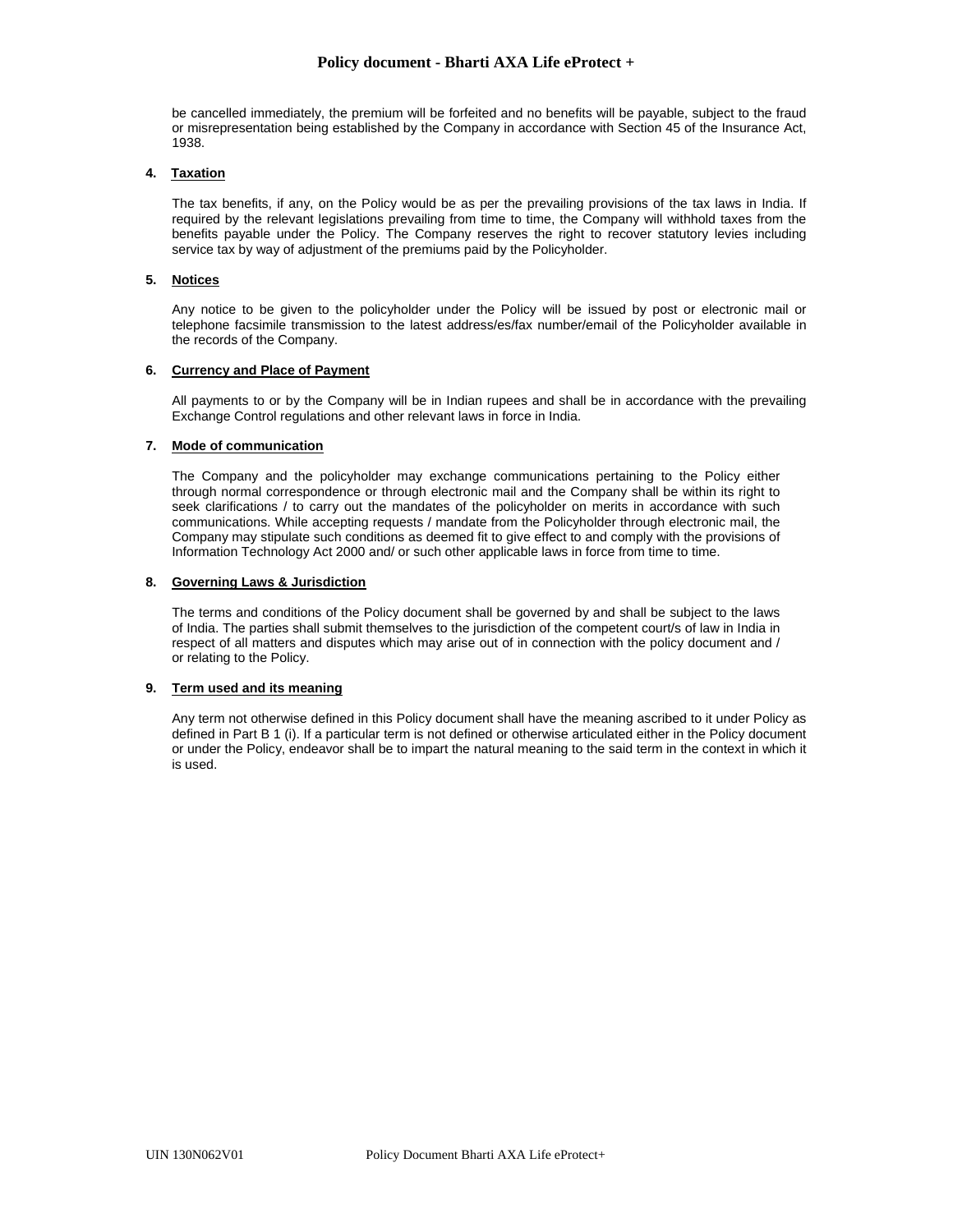# **Policy document - Bharti AXA Life eProtect +**

## **PART G**

## **1. Customer Service**

- You can seek clarification or assistance on the Policy from the following:
- The Agent from whom the Policy was bought
- The Customer Service Representative of The Company at toll free no. 1800 102 4444
- SMS "SERVICE" to 56677
- Email: service@bharti-axalife.com
- Mail to: Customer Service

Bharti AXA Life Insurance Company Ltd. Unit No. 601 & 602, 6th Floor Raheja Titanium, Off Western Express Highway, Goregaon (E), Mumbai-400 063

## **2. Grievance Redressal Procedure**

## **Step 1: Inform us about your grievance**

In case you have any grievance, you may approach our Grievance Redressal Cell at any of the belowmentioned helplines:

- Lodge your complaint online at www.bharti-axalife.com
- Call us at our toll free no. 1800 102 4444
- Email us at complaints.unit@bharti-axalife.com
- Write to us at:
	- Grievance Redressal Cell Bharti AXA Life Insurance Company Ltd. Unit No. 601 & 602, 6th floor, Raheja Titanium, Off Western Express Highway, Goregaon (E), Mumbai-400 063
- Visit our nearest branch and meet our Grievance Officer who will assist you to redress your grievance/ lodge your complaint.

#### **Step 2: Tell us if you are not satisfied**

In case you are not satisfied with the decision of the above office you may contact our Grievance Officer within 8 weeks of receipt of the resolution communication at any of the below-mentioned helplines:

- Write to our Grievance Officer at:
	- Bharti AXA Life Insurance Company Ltd. Unit No. 601 & 602, 6th floor, Raheja Titanium, Off Western Express Highway, Goregaon (E), Mumbai-400 063
- Email us at cro@bharti-axalife.com

You are requested to inform us about your concern (if any) within 8 weeks of receipt of resolution as stated above, failing which it will be construed that the complaint is satisfactorily resolved.

# **Step 3: If you are not satisfied with the resolution provided by the Company**

In case you are not satisfied with the decision/ resolution of the Company, you may approach the Insurance Ombudsman. The complete list of Insurance Ombudsman is appended below in Appendix I or please visit:

- www.bharti-axalife.com
- www.irdaindia.org/ombudsmenlist

For informative purpose and for your ready reference, the relevant clauses of the Insurance Act,1938 are reproduced below:

## **Section 41 of the Insurance Act, 1938:**

**(1)** "No person shall allow or offer to allow, either directly or indirectly, as an inducement to any person to take out or renew or continue an insurance in respect of any kind of risk relating to lives or property in India, any rebate of the whole or part of the commission payable or any rebate of the premium shown on the policy, nor shall any person taking out or renewing or continuing a policy accept any rebate, except such rebate as may be allowed in accordance with the published prospectus or tables of the insurer:

**Provided** that acceptance by an insurance agent of commission in connection with a policy of life insurance taken out by himself on his own life shall not be deemed to be acceptance of a rebate of premium within the meaning of this sub-section if at the time of such acceptance the insurance agent satisfies the prescribed conditions establishing that he is a *bona fide* insurance agent employed by the insurer.

**(2)** Any person making default in complying with the provisions of this section shall be liable for a penalty which may extend to ten lakh rupees."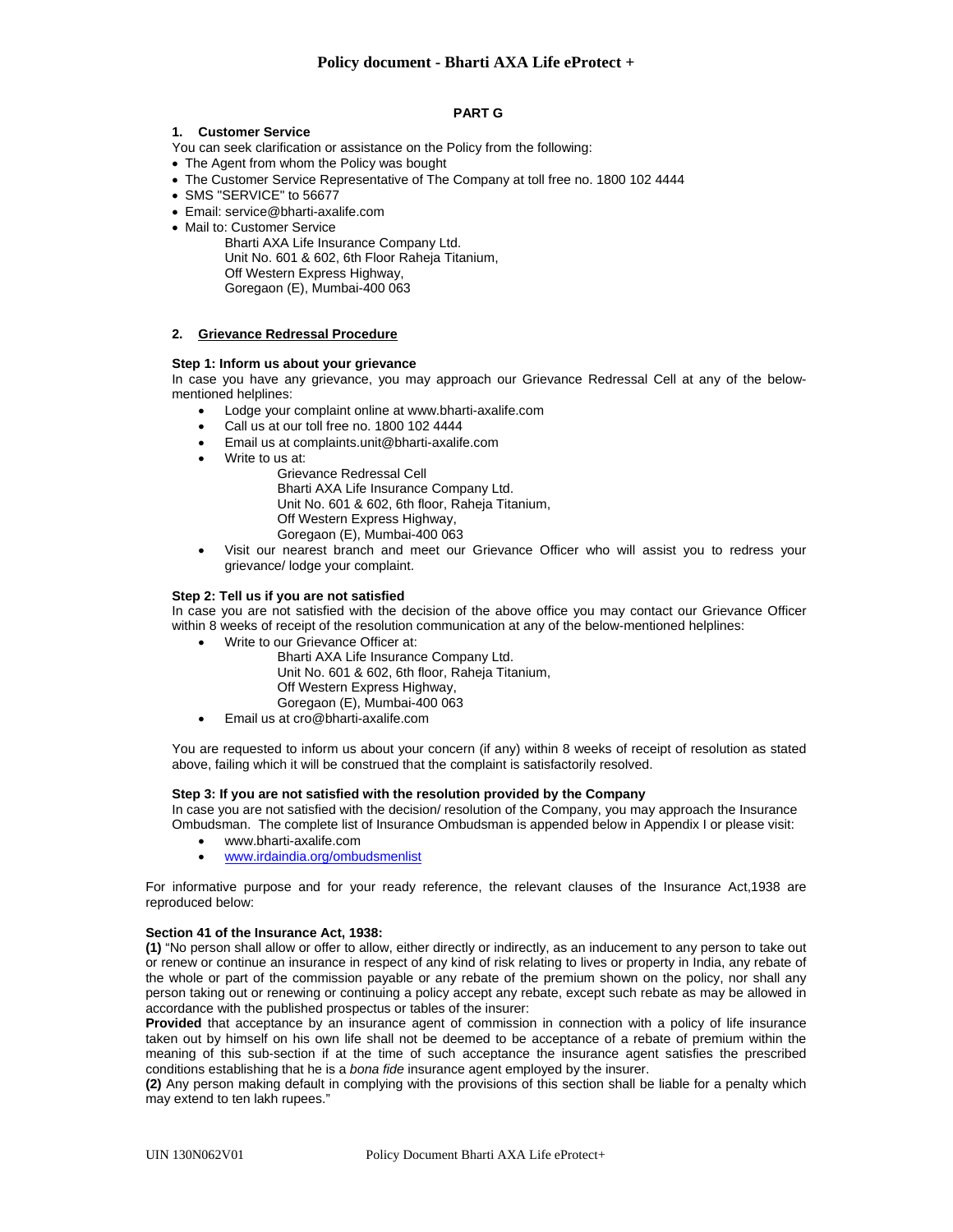**Section 45 of Insurance Act, 1938:** 

.

**Fraud, Misrepresentation and forfeiture**: Fraud, Misrepresentation and forfeiture would be dealt with in accordance with provisions of Sec 45 of the Insurance Act 1938 as amended from time to time. *[A Leaflet containing the simplified version of the provisions of Section 45 is enclosed in annexure – (IV) for reference]*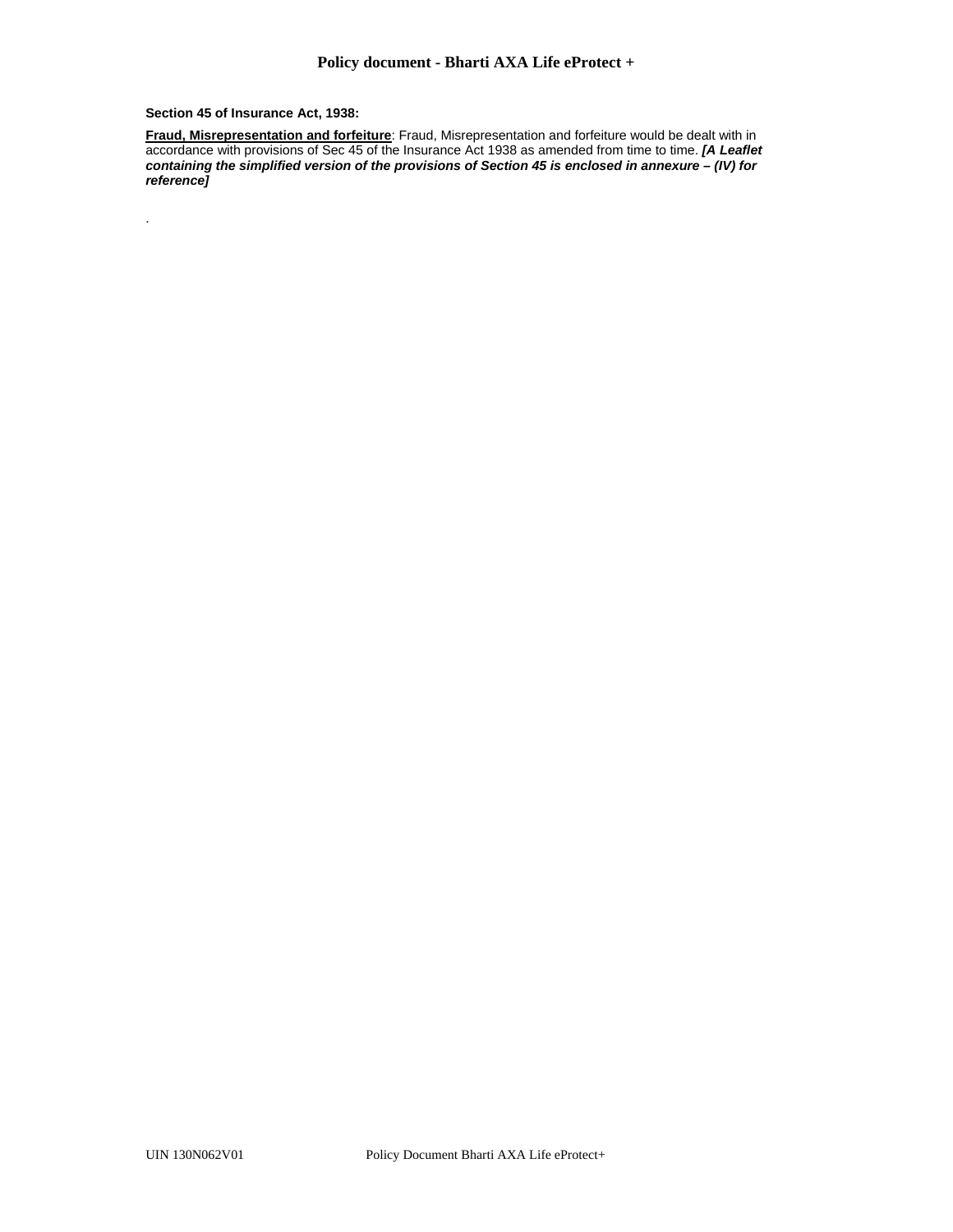#### **Annexure I- List of Ombudsman (For the updated list you may refer to IRDA website)**

| Office of the Ombudsman                                                                                                                                                                                             | <b>Contact Details</b>                                                                           | <b>Areas of Jurisdiction</b>                                                                |
|---------------------------------------------------------------------------------------------------------------------------------------------------------------------------------------------------------------------|--------------------------------------------------------------------------------------------------|---------------------------------------------------------------------------------------------|
| AHMEDABAD- Shri. / Smt.<br>Office of the Insurance Ombudsman,<br>2nd floor, Ambica House,<br>Near C.U. Shah College,<br>5, Navyug Colony, Ashram Road,<br>Ahmedabad - 380 014.                                      | Tel.: 079 - 27546150 / 27546139<br>Fax: 079 - 27546142<br>Email: bimalokpal.ahmedabad@gbic.co.in | Gujarat,<br>Dadra & Nagar Haveli,<br>Daman and Diu                                          |
| <b>BENGALURU - Shri. M. Parshad</b><br>Office of the Insurance Ombudsman.<br>Jeevan Soudha Building, PID No. 57-27-N-<br>19<br>Ground Floor, 19/19, 24th Main Road,<br>JP Nagar, Ist Phase,<br>Bengaluru - 560 078. | Tel.: 080 - 26652048 / 26652049<br>Email: bimalokpal.bengaluru@gbic.co.in                        | Karnataka                                                                                   |
| <b>BHOPAL - Shri. R K Srivastava</b><br>Office of the Insurance Ombudsman,<br>Janak Vihar Complex, 2nd Floor,<br>6, Malviya Nagar, Opp. Airtel Office,<br>Near New Market,<br>Bhopal - 462 003.                     | Tel.: 0755 - 2769201 / 2769202<br>Fax: 0755 - 2769203<br>Email: bimalokpal.bhopal@gbic.co.in     | Madhya Pradesh<br>Chattisgarh                                                               |
| <b>BHUBANESHWAR - Shri, B. N. Mishra</b><br>Office of the Insurance Ombudsman,<br>62, Forest park,<br>Bhubneshwar - 751 009.                                                                                        | Tel.: 0674 - 2596461 /2596455<br>Fax: 0674 - 2596429<br>Email: bimalokpal.bhubaneswar@gbic.co.in | Orissa                                                                                      |
| <b>CHANDIGARH - Shri. Manik B.</b><br>Sonawane<br>Office of the Insurance Ombudsman,<br>S.C.O. No. 101, 102 & 103, 2nd Floor,<br>Batra Building, Sector 17 - D,<br>Chandigarh - 160 017.                            | Tel.: 0172 - 2706196 / 2706468<br>Fax: 0172 - 2708274<br>Email: bimalokpal.chandigarh@gbic.co.in | Punjab,<br>Haryana,<br>Himachal Pradesh,<br>Jammu & Kashmir,<br>Chandigarh.                 |
| <b>CHENNAI - Shri Virander Kumar</b><br>Office of the Insurance Ombudsman,<br>Fatima Akhtar Court, 4th Floor, 453,<br>Anna Salai, Teynampet,<br>CHENNAI - 600 018.                                                  | Tel.: 044 - 24333668 / 24335284<br>Fax: 044 - 24333664<br>Email: bimalokpal.chennai@gbic.co.in   | Tamil Nadu,<br>Pondicherry Town and<br>Karaikal (which are part of<br>Pondicherry).         |
| DELHI - Smt. Sandhya Baliga<br>Office of the Insurance Ombudsman,<br>2/2 A, Universal Insurance Building,<br>Asaf Ali Road,<br>New Delhi - 110 002.                                                                 | Tel.: 011 - 23239633 / 23237539<br>Fax: 011 - 23230858<br>Email: bimalokpal.delhi@gbic.co.in     | Delhi                                                                                       |
| GUWAHATI - Sh. / Smt.<br>Office of the Insurance Ombudsman,<br>Jeevan Nivesh, 5th Floor,<br>Nr. Panbazar over bridge, S.S. Road,<br>Guwahati - 781001(ASSAM).                                                       | Tel.: 0361 - 2132204 / 2132205<br>Fax: 0361 - 2732937<br>Email: bimalokpal.guwahati@gbic.co.in   | Assam,<br>Meghalaya,<br>Manipur,<br>Mizoram,<br>Arunachal Pradesh,<br>Nagaland and Tripura. |
| <b>HYDERABAD - Shri. G. Rajeswara Rao</b><br>Office of the Insurance Ombudsman,<br>6-2-46, 1st floor, "Moin Court",<br>Lane Opp. Saleem Function Palace,<br>A. C. Guards, Lakdi-Ka-Pool,<br>Hyderabad - 500 004.    | Tel.: 040 - 65504123 / 23312122<br>Fax: 040 - 23376599<br>Email: bimalokpal.hyderabad@gbic.co.in | Andhra Pradesh,<br>Telangana,<br>Yanam and<br>part of Territory of Pondicherry.             |
| JAIPUR - Shri, Ashok K, Jain<br>Office of the Insurance Ombudsman,<br>Jeevan Nidhi - Il Bldg., Gr. Floor,                                                                                                           | Tel.: 0141 - 2740363<br>Email: bimalokpal.jaipur@gbic.co.in                                      | Rajasthan                                                                                   |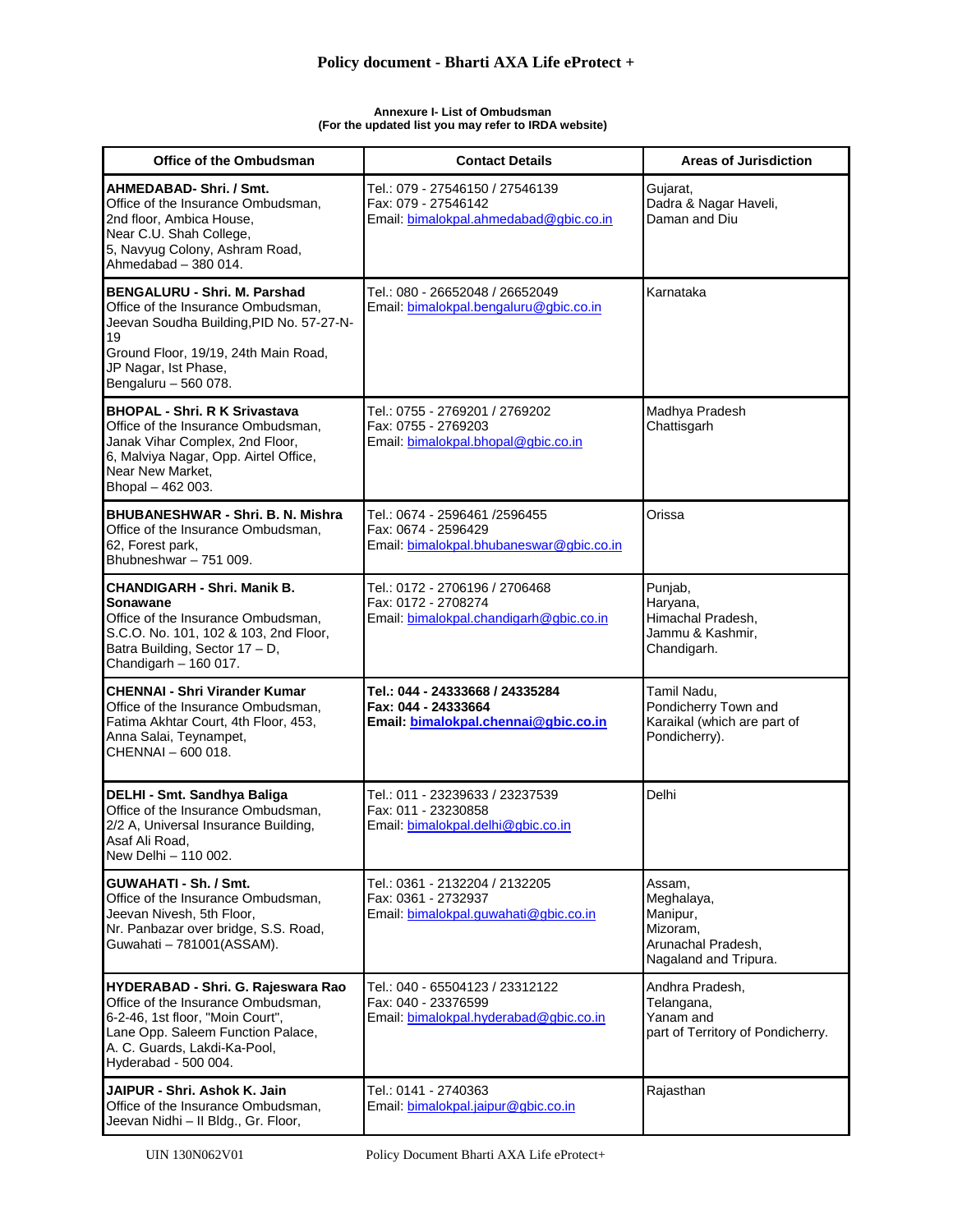| Bhawani Singh Marg,<br>Jaipur - 302 005.                                                                                                                                              |                                                                                                 |                                                                                           |
|---------------------------------------------------------------------------------------------------------------------------------------------------------------------------------------|-------------------------------------------------------------------------------------------------|-------------------------------------------------------------------------------------------|
| ERNAKULAM - Shri. P. K. Vijayakumar<br>Office of the Insurance Ombudsman.<br>2nd Floor, Pulinat Bldg.,<br>Opp. Cochin Shipyard, M. G. Road,<br>Ernakulam - 682 015.                   | Tel.: 0484 - 2358759 / 2359338<br>Fax: 0484 - 2359336<br>Email: bimalokpal.ernakulam@gbic.co.in | Kerala.<br>Lakshadweep,<br>Mahe-a part of Pondicherry                                     |
| KOLKATA - Shri, K. B. Saha<br>Office of the Insurance Ombudsman.<br>Hindustan Bldg. Annexe, 4th Floor,<br>4, C.R. Avenue,<br>KOLKATA - 700 072.                                       | Tel.: 033 - 22124339 / 22124340<br>Fax: 033 - 22124341<br>Email: bimalokpal.kolkata@gbic.co.in  | West Bengal,<br>Bihar,<br>Sikkim,<br>Jharkhand,<br>Andaman & Nicobar Islands.             |
| <b>LUCKNOW - Shri. N. P. Bhagat</b><br>Office of the Insurance Ombudsman,<br>6th Floor, Jeevan Bhawan, Phase-II,<br>Nawal Kishore Road, Hazratganj,<br>Lucknow - 226 001.             | Tel.: 0522 - 2231330 / 2231331<br>Fax: 0522 - 2231310<br>Email: bimalokpal.lucknow@gbic.co.in   | Uttar Pradesh.<br>Uttaranchal.                                                            |
| <b>MUMBAI - Shri. A. K. Dasgupta</b><br>Office of the Insurance Ombudsman.<br>3rd Floor, Jeevan Seva Annexe,<br>S. V. Road, Santacruz (W),<br>Mumbai - 400 054.                       | Tel.: 022 - 26106552 / 26106960<br>Fax: 022 - 26106052<br>Email: bimalokpal.mumbai@gbic.co.in   | Goa,<br>Mumbai Metropolitan Region<br>excluding Navi Mumbai & Thane.                      |
| Pune - Shri, A. K. Sahoo<br>Office of the Insurance Ombudsman,<br>Jeevan Darshan Bldg., 2nd Floor,<br>C.T.S. No.s. 195 to 198.<br>N.C. Kelkar Road, Narayan Peth,<br>Pune $-411$ 030. | Tel.: 020 - 32341320<br>Email: bimalokpal.pune@gbic.co.in                                       | Maharashtra,<br>Area of Navi Mumbai and Thane<br>excluding Mumbai Metropolitan<br>Region. |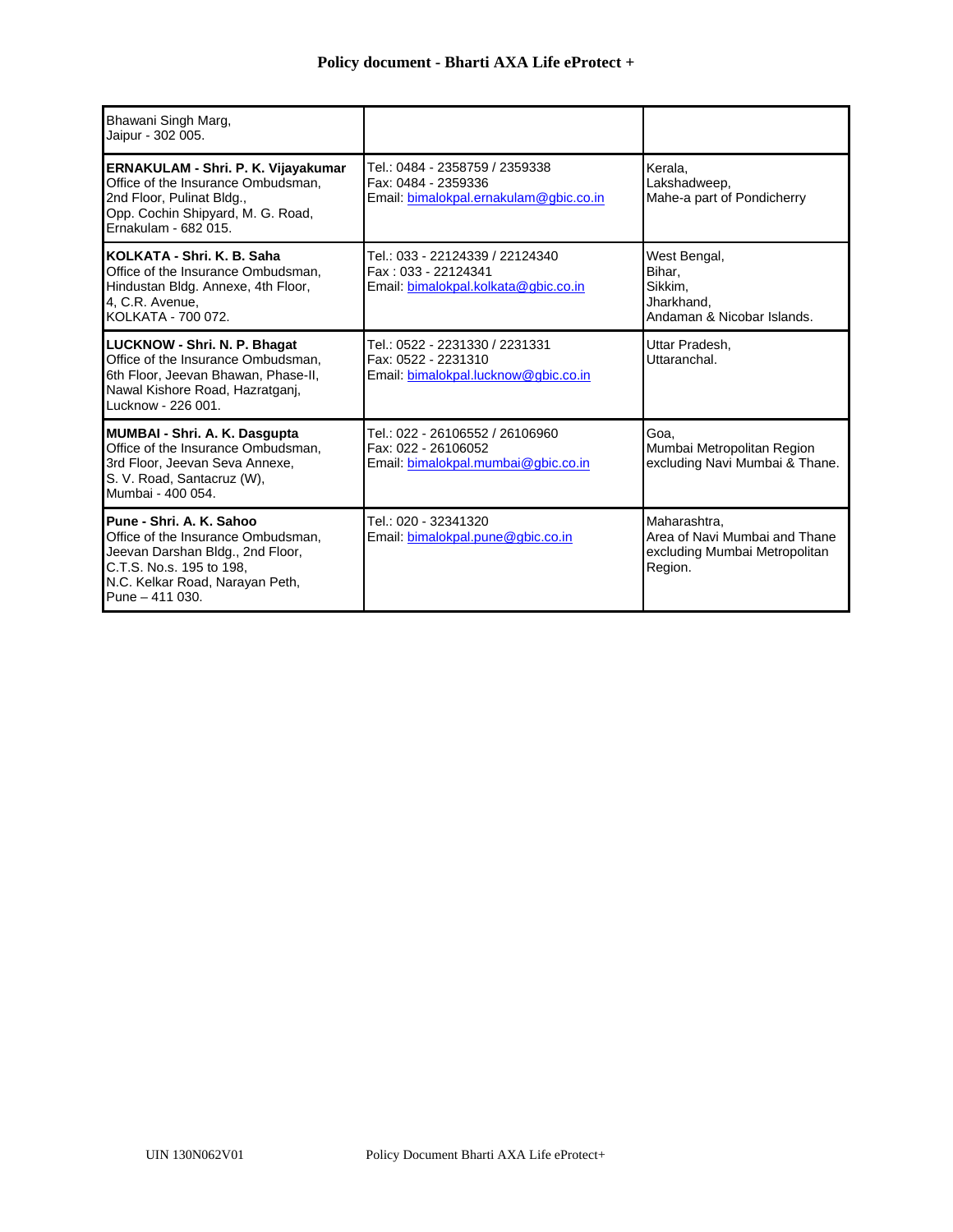#### **Annexure II: Section 38 - Assignment and Transfer of Insurance Policies**

Assignment or transfer of a policy should be in accordance with Section 38 of the Insurance Act, 1938 as amended by Insurance Laws (Amendment) Ordinance dtd 26.12.2014. The extant provisions in this regard are as follows:

01. This policy may be transferred/assigned, wholly or in part, with or without consideration.

02. An Assignment may be effected in a policy by an endorsement upon the policy itself or by a separate instrument under notice to the Insurer.

03. The instrument of assignment should indicate the fact of transfer or assignment and the reasons for the assignment or transfer, antecedents of the assignee and terms on which assignment is made.

04. The assignment must be signed by the transferor or assignor or duly authorized agent and attested by at least one witness.

05. The transfer of assignment shall not be operative as against an insurer until a notice in writing of the transfer or assignment and either the said endorsement or instrument itself or copy there of certified to be correct by both transferor and transferee or their duly authorised agents have been delivered to the insurer.

06. Fee to be paid for assignment or transfer can be specified by the Authority through Regulations.

07. On receipt of notice with fee, the insurer should Grant a written acknowledgement of receipt of notice. Such notice shall be conclusive evidence against the insurer of duly receiving the notice.

08. If the insurer maintains one or more places of business, such notices shall be delivered only at the place where the policy is being serviced.

09. The insurer may accept or decline to act upon any transfer or assignment or endorsement, if it has sufficient reasons to believe that it is

a. not bonafide or

b. not in the interest of the policyholder or

c. not in public interest or

d. is for the purpose of trading of the insurance policy.

10. Before refusing to act upon endorsement, the Insurer should record the reasons in writing and communicate the same in writing to Policyholder within 30 days from the date of policyholder giving a notice of transfer or assignment.

11. In case of refusal to act upon the endorsement by the Insurer, any person aggrieved by the refusal may prefer a claim to IRDAI within 30 days of receipt of the refusal letter from the Insurer.

12. The priority of claims of persons interested in an insurance policy would depend on the date on which the notices of assignment or transfer is delivered to the insurer; where there are more than one instruments of transfer or assignment, the priority will depend on dates of delivery of such notices. Any dispute in this regard as to priority should be referred to Authority.

13. Every assignment or transfer shall be deemed to be absolute assignment or transfer and the assignee or transferee shall be deemed to be absolute assignee or transferee, except

a. where assignment or transfer is subject to terms and conditions of transfer or assignment OR

where the transfer or assignment is made upon condition that

i. the proceeds under the policy shall become payable to policyholder or nominee(s) in the event of assignee or transferee dying before the insured OR

ii. the insured surviving the term of the policy

Such conditional assignee will not be entitled to obtain a loan on policy or surrender the policy. This provision will prevail notwithstanding any law or custom having force of law which is contrary to the above position.

14. In other cases, the insurer shall, subject to terms and conditions of assignment, recognize the transferee or assignee named in the notice as the absolute transferee or assignee and such person

a. shall be subject to all liabilities and equities to which the transferor or assignor was subject to at the date of transfer or assignment and

b. may institute any proceedings in relation to the policy

c. obtain loan under the policy or surrender the policy without obtaining the consent of the transferor or assignor or making him a party to the proceedings

15. Any rights and remedies of an assignee or transferee of a life insurance policy under an assignment or transfer effected before commencement of the Insurance Laws (Amendment) Ordinance, 2014 shall not be affected by this section.

*[ Disclaimer : This is not a comprehensive list of amendments of Insurance Laws (Amendment) Ordinance,2014 and only a simplified version prepared for general information. Policy Holders are advised to refer to Original Ordinance Gazette Notification dated December 26 , 2014 for complete and accurate details.*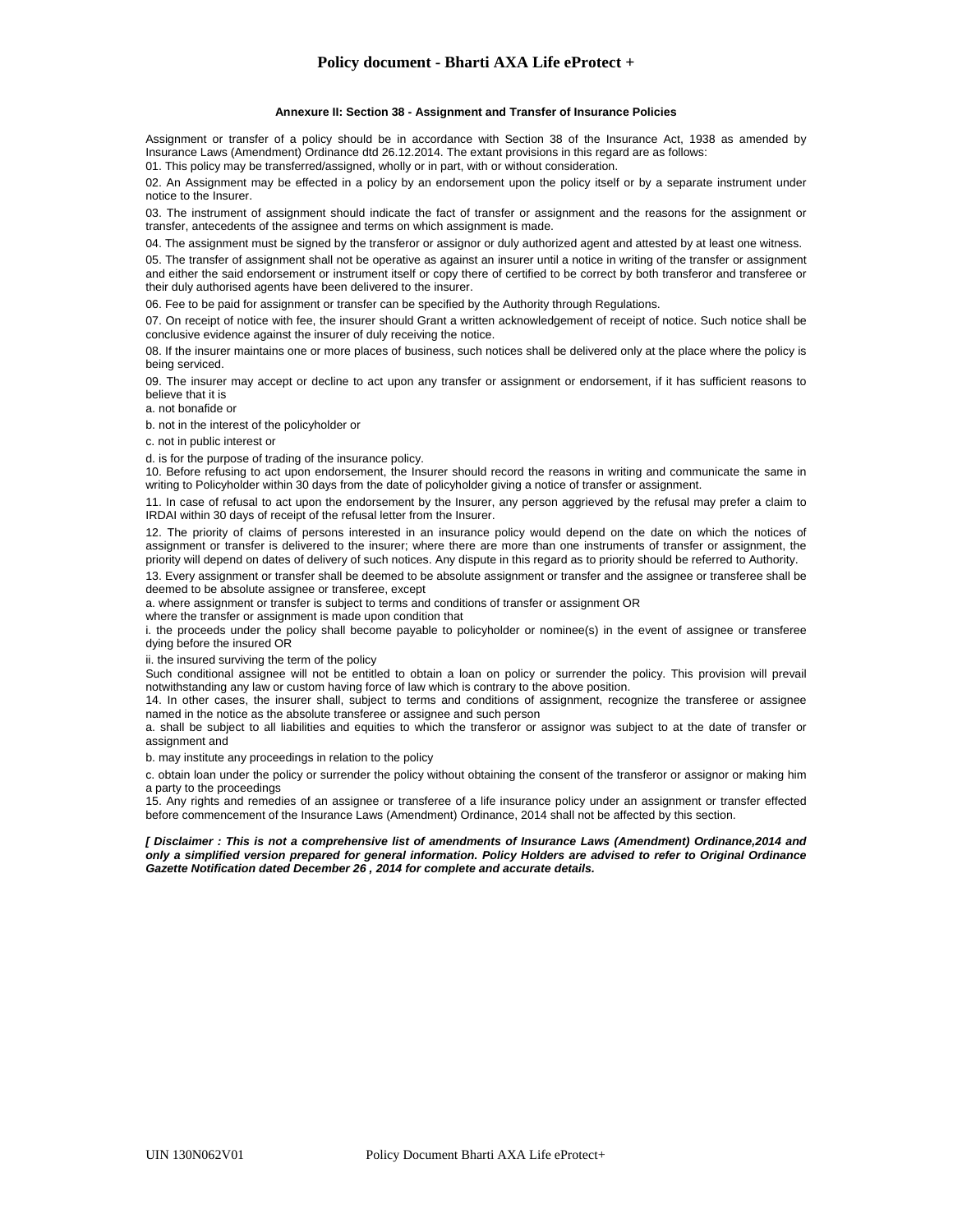#### **Annexure III: Section 39 - Nomination by policyholder**

Nomination of a life insurance Policy is as below in accordance with Section 39 of the Insurance Act, 1938 as amended by Insurance Laws (Amendment) Ordinance dtd 26.12.2014. The extant provisions in this regard are as follows:

- 01. The policyholder of a life insurance on his own life may nominate a person or persons to whom money secured by the policy shall be paid in the event of his death.
- 02. Where the nominee is a minor, the policyholder may appoint any person to receive the money secured by the policy in the event of policyholder's death during the minority of the nominee. The manner of appointment to be laid down by the insurer.
- 03. Nomination can be made at any time before the maturity of the policy.
- 04. Nomination may be incorporated in the text of the policy itself or may be endorsed on the policy communicated to the insurer and can be registered by the insurer in the records relating to the policy.
- 05. Nomination can be cancelled or changed at any time before policy matures, by an endorsement or a further endorsement or a will as the case may be.
- 06. A notice in writing of Change or Cancellation of nomination must be delivered to the insurer for the insurer to be liable to such nominee. Otherwise, insurer will not be liable if a bonafide payment is made to the person named in the text of the policy or in the registered records of the insurer.
- 07. Fee to be paid to the insurer for registering change or cancellation of a nomination can be specified by the Authority through Regulations.
- 08. On receipt of notice with fee, the insurer should grant a written acknowledgement to the policyholder of having registered a nomination or cancellation or change thereof.
- 09. A transfer or assignment made in accordance with Section 38 shall automatically cancel the nomination except in case of assignment to the insurer or other transferee or assignee for purpose of loan or against security or its reassignment after repayment. In such case, the nomination will not get cancelled to the extent of insurer's or transferee's or assignee's interest in the policy. The nomination will get revived on repayment of the loan.
- 10. The right of any creditor to be paid out of the proceeds of any policy of life insurance shall not be affected by the nomination.
- 11. In case of nomination by policyholder whose life is insured, if the nominees die before the policyholder, the proceeds are payable to policyholder or his heirs or legal representatives or holder of succession certificate.
- 12. In case nominee(s) survive the person whose life is insured, the amount secured by the policy shall be paid to such survivor(s).
- 13. Where the policyholder whose life is insured nominates his
	- a. parents or
	- b. spouse or
	- c. children or
	- d. spouse and children
	- e. or any of them

the nominees are beneficially entitled to the amount payable by the insurer to the policyholder unless it is proved that policyholder could not have conferred such beneficial title on the nominee having regard to the nature of his title.

- 14. If nominee(s) die after the policyholder but before his share of the amount secured under the policy is paid, the share of the expired nominee(s) shall be payable to the heirs or legal representative of the nominee or holder of succession certificate of such nominee(s).
- 15. The provisions of sub-section 7 and 8 (13 and 14 above) shall apply to all life insurance policies maturing for payment after the commencement of Insurance Laws (Amendment) Ordinance, 2014 (i.e 26.12.2014).
- 16. If policyholder dies after maturity but the proceeds and benefit of the policy has not been paid to him because of his death, his nominee(s) shall be entitled to the proceeds and benefit of the policy.
- 17. The provisions of Section 39 are not applicable to any life insurance policy to which Section 6 of Married Women's Property Act, 1874 applies or has at any time applied except where before or after Insurance Laws (Ordinance) 2014, a nomination is made in favour of spouse or children or spouse and children whether or not on the face of the policy it is mentioned that it is made under Section 39. Where nomination is intended to be made to spouse or children or spouse and children under Section 6 of MWP Act, it should be specifically mentioned on the policy. In such a case only, the provisions of Section 39 will not apply.

*[Disclaimer: This is not a comprehensive list of amendments of Insurance Laws (Amendment) Ordinance,2014 and only a simplified version prepared for general information. Policy Holders are advised to refer to Original Ordinance Gazette Notification dated December 26 , 2014 for complete and accurate details. ]*